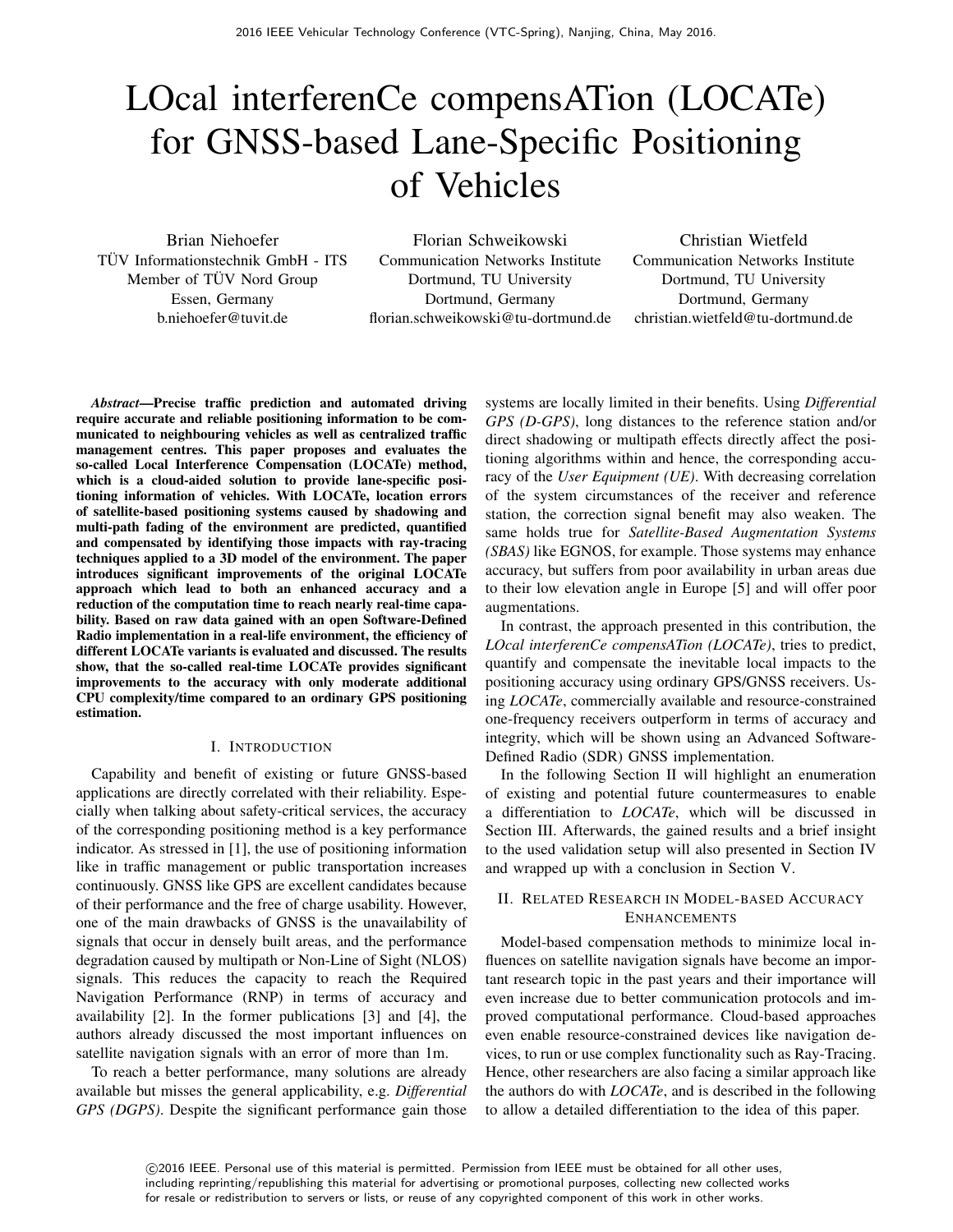## *A. Model-based NLOS Prediction*

As shown in [5] and [6], current scientific approaches try to predict and eliminate Non-Line-of-Sight (NLOS) and probably distorted signals, which lead to an increased positioning performance. Using a detailed 3D-model and the knowledge of direct surrounding area as well as the present satellite positions, a Ray-Tracing tool models the signal path from satellite to receiver and possible obstacles in between. Probably blocked but nevertheless received signals may be affected by multipath effects and will corrupt the positioning result. Hence, such signals are eliminated or at least lower weighted before the positioning estimation. But in case of challenging areas like urban canyons with a minor probability of a good satellite reception, it is important to not decrease the number of used satellites even more. In addition, a highly accurate knowledge of the own position is necessary to enable this kind of consideration between the receiver, the surrounding and the comparable far away orbiting satellite.

Another approach, the so-called *Intelligent Urban Positioning* [6], combines different methods like continuity testing and *Shadow matching* [7], which is a kind of NLOS detection to enhance the positioning accuracy. In combination with continuity surveillance, a kind of plausibility routine is added to the previous approach, but again, when an initial position estimation fails, this leads to a decreased overall accuracy.

# *B. Combination of Physical Measurements and Model-based Approaches*

As shown in [8], another scientific approach is to detect signal strength breakdowns of each satellite due to high obstacles like buildings, trees or pylons with known positions close to highways or streets between receiver and satellite. Due to a distributed satellite constellation, these *signal shadows* are detectable in different angles on the street. Using multiple satellites in view, like every GNSS needs to, several *shadows* occur and are calculated by model-based approaches. Their distance to each other is then used to interpret the corresponding lane. In contrast to *LOCATe* or appropriate Ray-Tracing approaches, this related research is fully compatible with resource-constrained devices due to the comparable low complexity of the necessary calculations. But additionally to the fact that this approach requires highly accurate 3Dmodels (applied also to *LOCATe*), signal shadows especially of small pylons are not recognizable with commercially available GPS/GNSS receivers in fast moving objects like cars. Additionally, dynamic influences or modifications like lane changes between the two signal breakdowns, cannot be interpreted reliably and may lead to misinterpretations.

# III. LOCATE - LOCAL INTERFERENCE COMPENSATION FOR GNSS

As mentioned in Section II, model-based accuracy enhancement for GNSS positioning is already a current research topic and will become even more important due to increased requirements like reliability, accuracy and general applicability of positioning technologies. Hence, the upcoming section gives

a brief overview of the main idea of the developed postprocessing and model-based idea of *LOCATe*, which was already published in [4]. Afterwards, the paper focuses on the subsequent developed enhancements and gives a detailed insight to the used evaluation methods and formulas.

# *A. Main idea of LOCATe - Predict, Quantify, Compensate*



Fig. 1. Architecture of LOCATe and Extensions to reach real-time capabilities

As already introduced in [4] and shown in Figure 1 in the inner blue box, *LOCATe* is based on a satellite simulator combined with SiSNeT, UNB3 considerations and Ray-Tracing technology concerning to [9] and [10] to model all influences on navigation signals at a certain constellation respectively time combination resulting in an updated and *distorted* position including all impacts. To enable a compensation of the mentioned effects, the challenge is exactly the other way around. As input, *LOCATe* uses already distorted GNSS measurements and calculates the most probable real position on earth resulting in this kind of measurements after being influenced by all effects mentioned above. Hereby, the cloudaided approach is used to circumvent the resource-limitations of mobile devices and leave the complex calculations (e.g. raytracing) to a backend without any resource-restrictions. Additionally, the communication delay and protocols are neglected in our considerations, due to the small amount of data for this kind of application per user equipment (cmp. [11]) and the existing permanent communication possibility in our time using smartphones. Summarized, the functionality of *LOCATe* is separated in the following three steps:

- 1) *Predict* all influences
- 2) *Quantify* the accruing shift
- 3) *Compensate* the overall error vector

The obtained significant performance gain in terms of accuracy, which was explained in detail in [4], motivated the authors to go even further and add several extensions, especially focused on reducing the CPU time and to potentially reach real-time capabilities for the specific given scenario. These extensions as well as the used evaluation methods are the focus of this publication and will be explained in the following paragraph.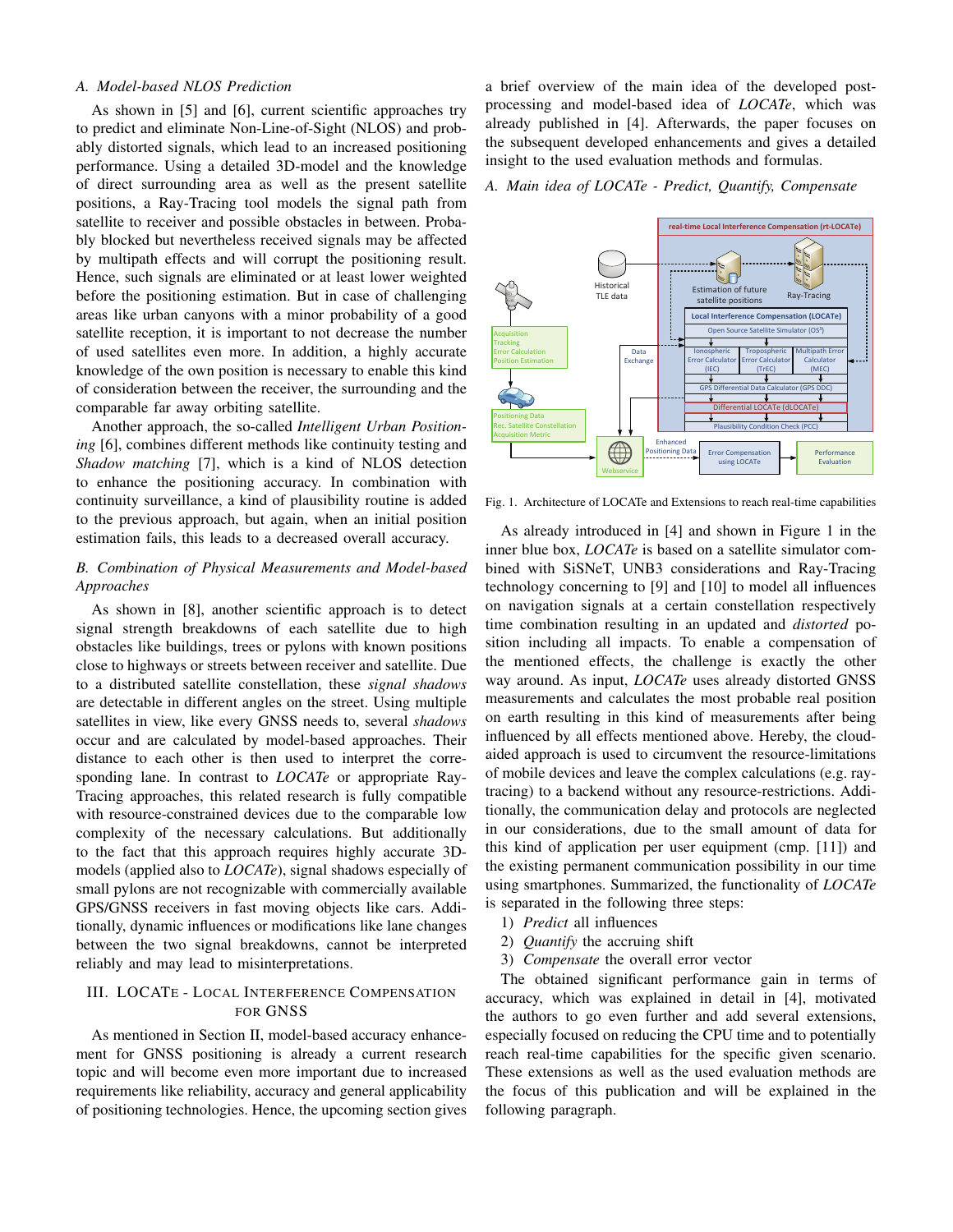## *B. Extensions to reach Real-Time Capability*

Aiming for a real-time application in the future, manageable CPU workload despite the complex simulation chain within *LOCATe* has to be accomplished. Hence, the authors extend the already existing *LOCATe* framework to the so-called *realtime LOCATe* or *rt-LOCATe* as shown in Figure 1. Thereby, the basic approach from [4] was adapted by adding two further modules, *predictive LOCATe (pLOCATe)* to reach real-time capabilities and *differential LOCATe (dLOCATe)* to compensate the resulting errors. Both will be explained in detail in the following.

*1) Time-Gain using 'predictive LOCATe':* The first extension focuses on real-time capabilities. As already mentioned in Section III-A, *LOCATe* includes resource-intensive Ray-Tracing technology and is not applicable to any tasks, which rely on real-time capability. The basic idea of *pLOCATe* is to use the latest set of Two Line Elements (TLE) data to predict the satellite positions for a short period of time in future. Afterwards, the predicted positions are forwarded to Multipath Error Calculator (MEC) to start a Ray-Tracing analysis for future constellations and the results are stored in relational databases to replace the complex Ray-Tracing analysis by a simple database access during run-time. On the one hand, out-dated TLE data causes a higher inaccuracy of a satellite's [3] and beyond that of the receiver's position, but on the other hand, this increases the time-efficiency significantly by a dramatically decreased process time of *LOCATe*. As a consequence, the accuracy loss should be analyzed and preferably compensated using the second extension *dLOCATe* for instance.

*2) Accuracy Gain using 'differential LOCATe' and Context-Sensitive Considerations:* Based on the basic approach of Multiple Antenna GNSS, the idea of *dLOCATe* is to work with at least two antennas with an exactly known distance  $x$  to each other. Position measurements in parallel on both points will cause an unknown error  $\Delta err_{1,2}$ , hence the calculated distance y between these defective positions may differ to the real distance  $x$ . By shifting both calculated positions simultaneously with the same value, distance  $y$  can be set to  $x$ . Thus, the influence of  $\Delta err_{1,2}$  can be reduced in average. Although this method may also corrupt some measurements, this effect will be limited to significantly uneven maldistribution between the two measured points. In addition, scenario-specific considerations may also increase the positioning accuracy, but they limit the degree of freedom for possible results. E.g. *LOCATe* is primarily designed for traffic scenarios, thus there are some restrictions to more easily detect and correct wrong position measurements. Like *MapMatching* approaches, accurate street maps are used to match position errors on the correct driving lane. This idea, of course, is only realizable based on detailed and up-to-date underlying map material, but it may result in a high performance gain. Because *MapMatching* is a wellknown method in GNSS technology, e.g. in navigation devices, it is necessary to clarify the differences to this publication. Using *LOCATe*, defective GNSS measurements are getting

more close to the real position and by using *MapMatching* afterwards, a correct solution is even more probable than without the accuracy gain of *LOCATe* in the forefront. Next to these extensions themselves, an evaluation of both as well as an classification of *LOCATe* in current research is necessary. Due to the explained scenario considerations, the necessary computing time consequently has also to be included, beside the accuracy gain in any kind of evaluation method. Hence, the next paragraph introduces a corresponding rating method in detail.

*3) Efficiency Rating using Accuracy Gain versus CPU Time-Loss:* Basically spoken, in time-relevant applications or services the CPU intensity is as important as the gained position accuracy and consequently has to be minimized. Thus, the authors suggest the usage of a Key Performance Indicator  $(KPI)$  called  $E$  to enable an efficiency rating of the developed processes P. To reach a reliable comparability, this KPI is normalized to the performance characteristics of the GPS reference measurements as follows:

$$
E(P) = \frac{d(P_{GPS}) \cdot r(P_{GPS}) \cdot T(P_{GPS})}{d(P) \cdot r(P) \cdot T(P)}
$$

Thereby,  $d$  is used for the median positioning error,  $r$  for the dispersion range of the measurement values to include all position outliers and  $T$  for the CPU Time, which is calculated as the difference between the quartiles  $Q_{.75}$  and  $Q_{.25}$ (interquartile range) to filter outliers caused by background processes of the operating system.



Fig. 2. Quantitative Accuracy Gain and corresponding CPU Time-Loss using LOCATe

#### IV. ACCURACY ENHANCEMENT USING LOCATE

The main objective during the development of *LOCATe* was to enable a lane-specific localization of traffic flow-objects, especially in challenging urban areas and/or canyons. After describing the main idea and the set-up of *LOCATe* in the upper sections, the following section faces the evaluation of the developed overall system as well as the quantitative comparison with other current scientific approaches.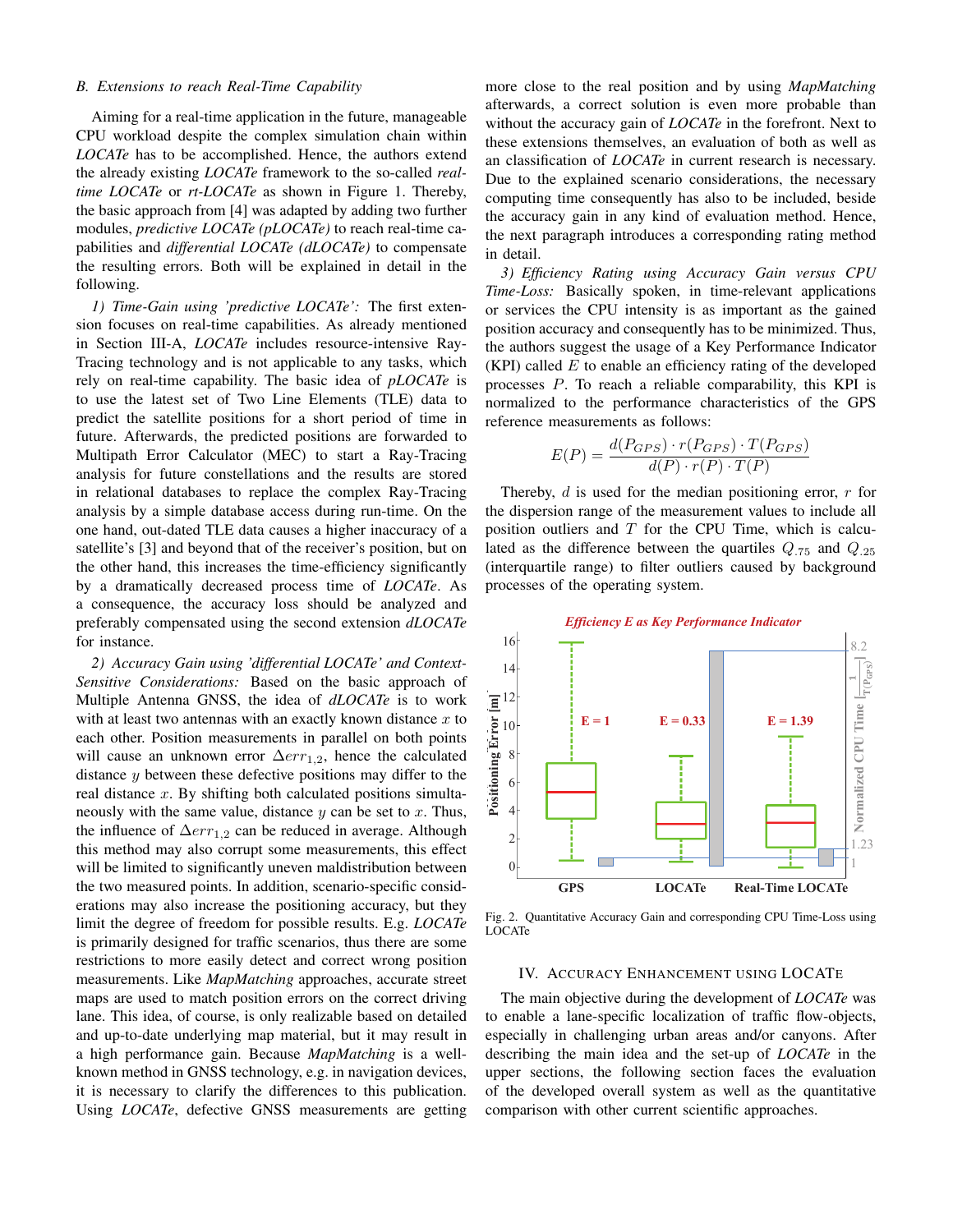

Fig. 3. Accuracy Gain using real-time LOCATe on defective GPS measurements using different virtual Highway directions

#### *A. Performance Gain using LOCATe*

First of all, an evaluation of the achieved accuracy gain using the basic *LOCATe* idea without any extensions is illuminated. Thereby the authors used a developed *Advanced Software-Defined GNSS receiver (ASDR)* published in [12] to enable a *White Box*-analyses as well as a commercial GPS receiver from u-blox. As shown in Figure 2, the basic *LOCATe* idea increases the accuracy by an average of 45% in comparison with stand-alone GPS position measurements. In addition, and for some applications even more important, the maximum error can be reduced by 9m, which results in an overall improvement of more than 87% for all position values. However, the corresponding time-loss referring to the increased computing complexity reduces the overall efficiency using the introduced KPI  $E_{REL}$ . By combining *predictive and differential LOCATe* to the so-called *real-time LOCATe (rt-LOCATe)*, the median of both error values shows approximately the same level facing only the accuracy of both systems. This is caused by Ray-Tracing results with predicted and less accurate satellite positions (cmp. Section III-B1). But taking the CPU intensity of each task into account, the normalized key performance indicator  $E_{REL}$  of 1 (in case of GPS) can be significantly increased to 2,08 (*rt-LOCATe*), which implies at least an enhancement of  $\approx 110\%$ . Especially the inclusion of CPU usage clarifies the possible benefit of using *LOCATe* even for time-relevant application scenarios. The significant accuracy gain in combination with the negligible time-loss through extra CPU time clearly enables further applications to take huge advantages using this approach.

Nevertheless, the gained results also show that, up to this point, the main objective has failed: the lane-specific positioning. Although *LOCATe* as well as *rt-LOCATe* increases the amount of lane-specific geo-locations by more than three times (from 9% to 28% and 31% respectively), Figure 2 visualizes still more than 60% of non-lane-specific ones. Consequently, the next paragraphs face the usage of the gained improved localization results in combination with the introduced *Map-Matching* after a short comparison between the performance of *LOCATe* so far with another current research project in this scientific area.

# *B. LOCATe with Scenario-specific Considerations*

As mentioned above, traffic scenarios allow context-aware plausibility checks to match unrealistic position measurements to the nearest traffic lane. Because *LOCATe* is still under development and the testing equipment is not smooth-running, the authors use the campus of the university and its detailed 3D-model to create virtual lanes in direction of the widest dispersion to generate a first indication of the possible additional benefit in using these kind of considerations. Figure 3 shows the first results. Hereby, all measurements recorded on two highly accurate surveyed reference points are shown on a map in the middle, circuited by different virtual two-lane highways with 2.9m width each, and the gained *rt-LOCATe* results including *MapMatching*. It is obvious that the result depends